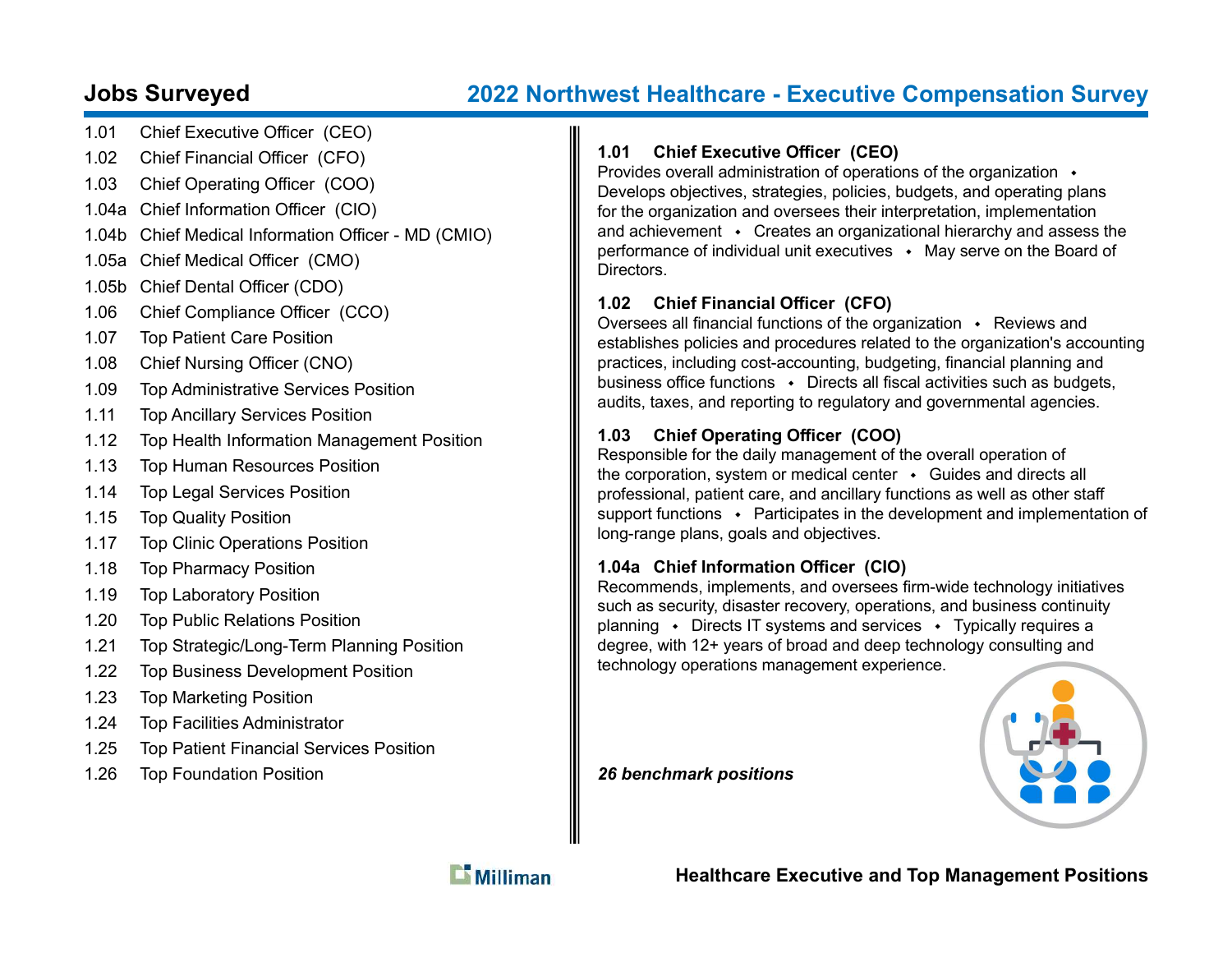#### 1.04b Chief Medical Information Officer - MD (CMIO)

Serves as a liaison between the clinical applications team, physicians, and other clinicians to facilitate systems design that supports clinical practices  $\leftrightarrow$  Analyzes trends in health informatics to develop applications that increase efficiency in patient care  $\cdot$  Requires an MD and working knowledge of clinical informatics systems and related database systems.

#### 1.05a Chief Medical Officer (CMO)

Plans, directs, and coordinates all medical and related activities, with the exception of nursing services  $\rightarrow$  Participates in establishing and implementing standards of medical service, and advises on medical and administrative questions and policies  $\cdot$  Investigates and implements new medical practices and techniques  $\cdot$  Requires an MD.

#### 1.05b Chief Dental Officer (CDO)

Plans, directs, and coordinates all dental and related activities  $\rightarrow$ Participates in establishing and implementing standards of dental service, and advises on dental and administrative questions and policies • Investigates and implements new dental practices and  $techniques \rightarrow Lieensed$  dentist.

#### 1.06 Chief Compliance Officer (CCO)

Responsible for the administration, design, implementation, and management of the Corporate Compliance Program, which ensures the proper reimbursement and compliance of all regulatory statutes

Typically requires 10 years experience, training and education as a Certified Procedural Coder (CPC), Accredited Record Technician (ART), Registered Record Administrator (RRA), a bachelor's degree in health or business or RN, and a Masters degree is preferred.

#### 1.07 Top Patient Care Position

Directs and coordinates the activities of patient care divisions or departments (e.g., responsibilities include inpatient nursing units, surgical services, and may also include other areas such as Ambulatory Nursing, Imaging Services, Occupational, Physical or Respiratory Therapy)  $\bullet$  Participates with the top management team in formulating, administering and evaluating organizational strategy, policy, and effectiveness  $\rightarrow$  Provides direction for Nursing Service management staff/department heads on the development and maintenance of division/department budgets  $\cdot$  Implements and interprets policies and procedures, evaluates staff, plans and directs staff training and orientation.

### 1.08 Chief Nursing Officer (CNO)

Directs and coordinates the activities of only the nursing division • Part of top management team in formulating, administering and evaluating organizational strategy, policy, and effectiveness  $\cdot$ Provides direction for nursing management staff/department head on the development and maintenance of division/department budget  $\rightarrow$ Implements and interprets policies and procedures, evaluates staff, plans and directs staff training and orientation.

#### 1.09 Top Administrative Services Position (Chief Administrative Officer)

Responsible for directing, planning, and coordinating two or more corporate systems/administrative staff functions such as information technology, materials management, purchasing, marketing, public relations, human resources, legal, foundation/development etc. Typically reports to the CEO or the COO.

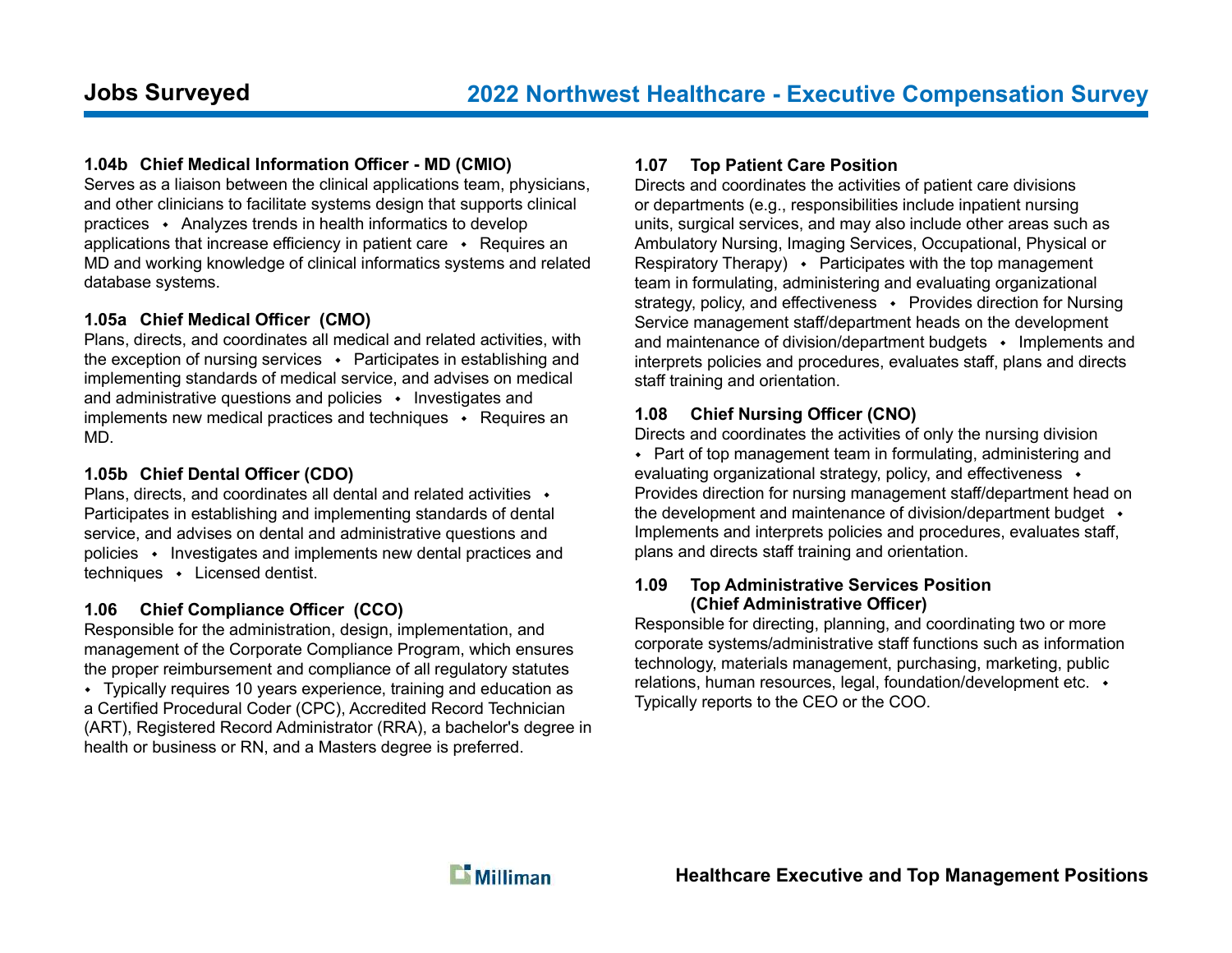# 1.11 Top Ancillary Services Position

Responsible for coordinating two or more ancillary services such as respiratory, occupational therapy, physical therapy, medical records, and pharmacy services  $\cdot$  Excludes nursing, board and room services.

### 1.12 Top Health Information Management Position (HIM)

Responsible for the administration of Quality Assurance, Medical Records, and Transcription Departments • Oversees staff and systems that store, analyze, retrieve, and obtain information as needed Ensures procedures and medical records meet the standards of all regulatory and accrediting agencies.

#### 1.13 Top Human Resources Position

Responsible for the development, implementation and coordination of policies and programs covering employment, compensation, benefits, training, safety, labor relations, employee orientation and other employee services  $\cdot$  Directs the development and administration of human resources policies and procedures consistent with regulatory requirements.

# 1.14 Top Legal Services Position

requirements.

Serves as the in-house legal counsel, liaison with outside law firms, and may represent the employer in court actions or legal negotiations • Provides legal advice to top management • Reviews and makes recommendations on proposed contracts and complies with all legal

# 1.15 Top Quality Position

Provides executive leadership and oversight to Quality and Patient Safety • This may include Quality/Clinical Effectiveness/Performance Improvement, Patient Safety, Risk Management, Compliance, and Regulatory Readiness programs to ensure quality patient care and maximize performance and outcomes  $\cdot$  Ensures development and articulation of the vision and strategic direction for organizational and clinical risk management, corporate compliance, internal audit, regulatory survey readiness, quality and performance improvement activities and the implementation of all associated policies, procedures and regulatory requirements  $\cdot$  Typically requires a bachelors degree in a healthcare related field and a minimum of 10 years progressive management experience in a health related setting.

# 1.17 Top Clinic Operations Position

Responsible for the oversight and operation of clinic(s) or out-patient care, such as revenue/budget, business operations and patient care activities of the clinic  $\cdot$  Participates with the top management team in formulating, administering and evaluating organizational strategy, policy and procedure  $\rightarrow$  Supervises clinic management and supervisory staff.

# 1.18 Top Pharmacy Position

Directs all aspects of the pharmacy to ensure proper preparation and distribution of drugs  $\cdot$  Directs overall staffing, proper inventory management, quality assurance, IV services, inpatient/outpatient services, and clinical collaboration with nursing and medical personnel regarding pharmaceutical utilization  $\rightarrow$  May direct research activities, satellite pharmacies or additional functioning areas  $\cdot$  Typically requires current registration and pharmacist licensure, an advanced degree, and 4-6 years pharmacy experience plus supervisory experience  $\cdot$  Typically supervises 25-40 employees.